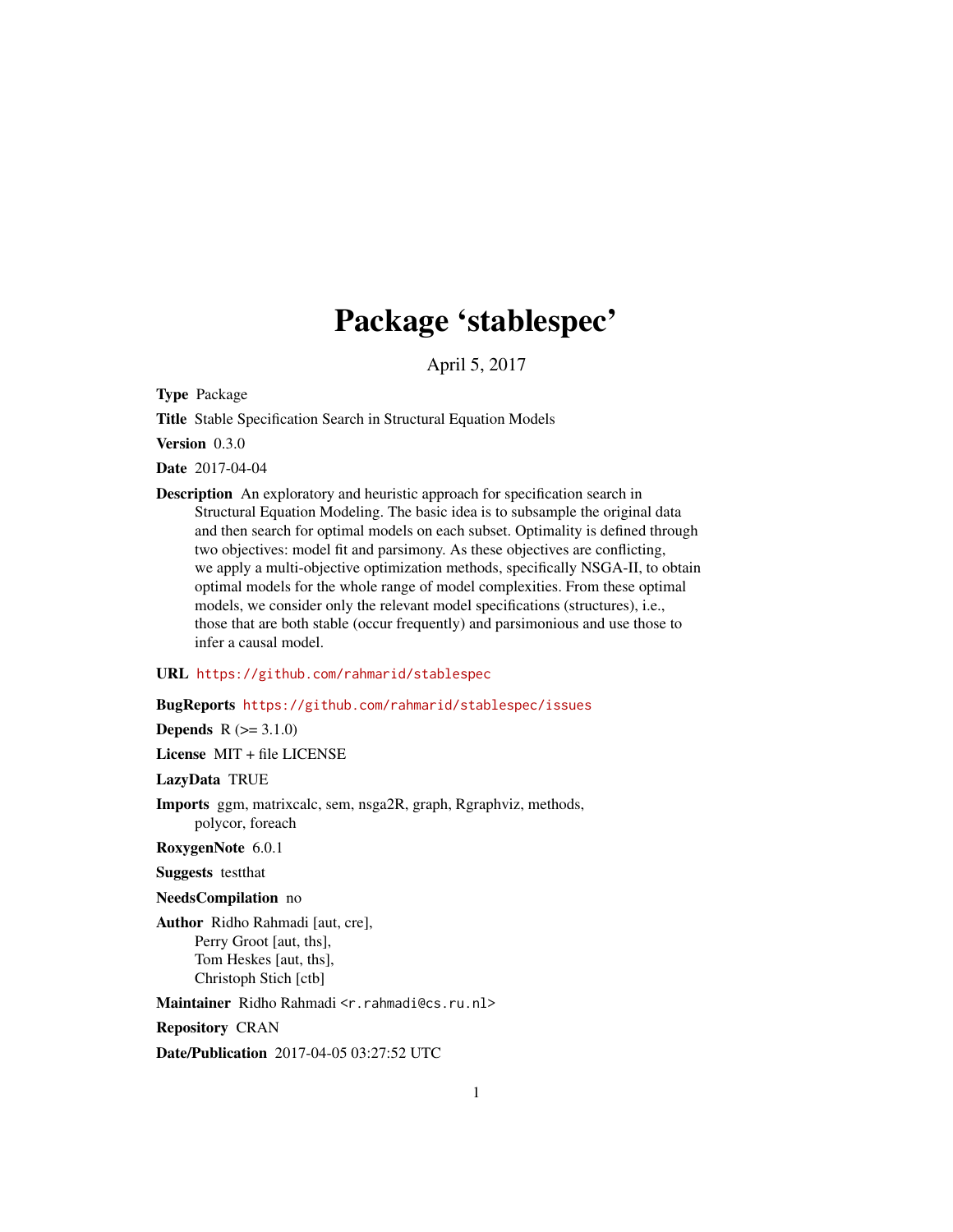# <span id="page-1-0"></span>R topics documented:

|  |  | 12 |
|--|--|----|

crossdata6V *Artificial cross-sectional data.*

# Description

A data set of 500 intances, generated from a network consisting of six continuous variables.

# Usage

crossdata6V

# Format

A data frame with six continuous variables: x1,...,x6.

<span id="page-1-1"></span>dataReshape *Reshape longitudinal data*

# Description

Reshape longitudinal data with t time slices into a longitudinal data with two time slices.

# Usage

dataReshape(theData = NULL, numTime = NULL)

# Arguments

| theData | a data frame containing longitudinal data to which the model will be fit. |
|---------|---------------------------------------------------------------------------|
| numTime | number of time slices.                                                    |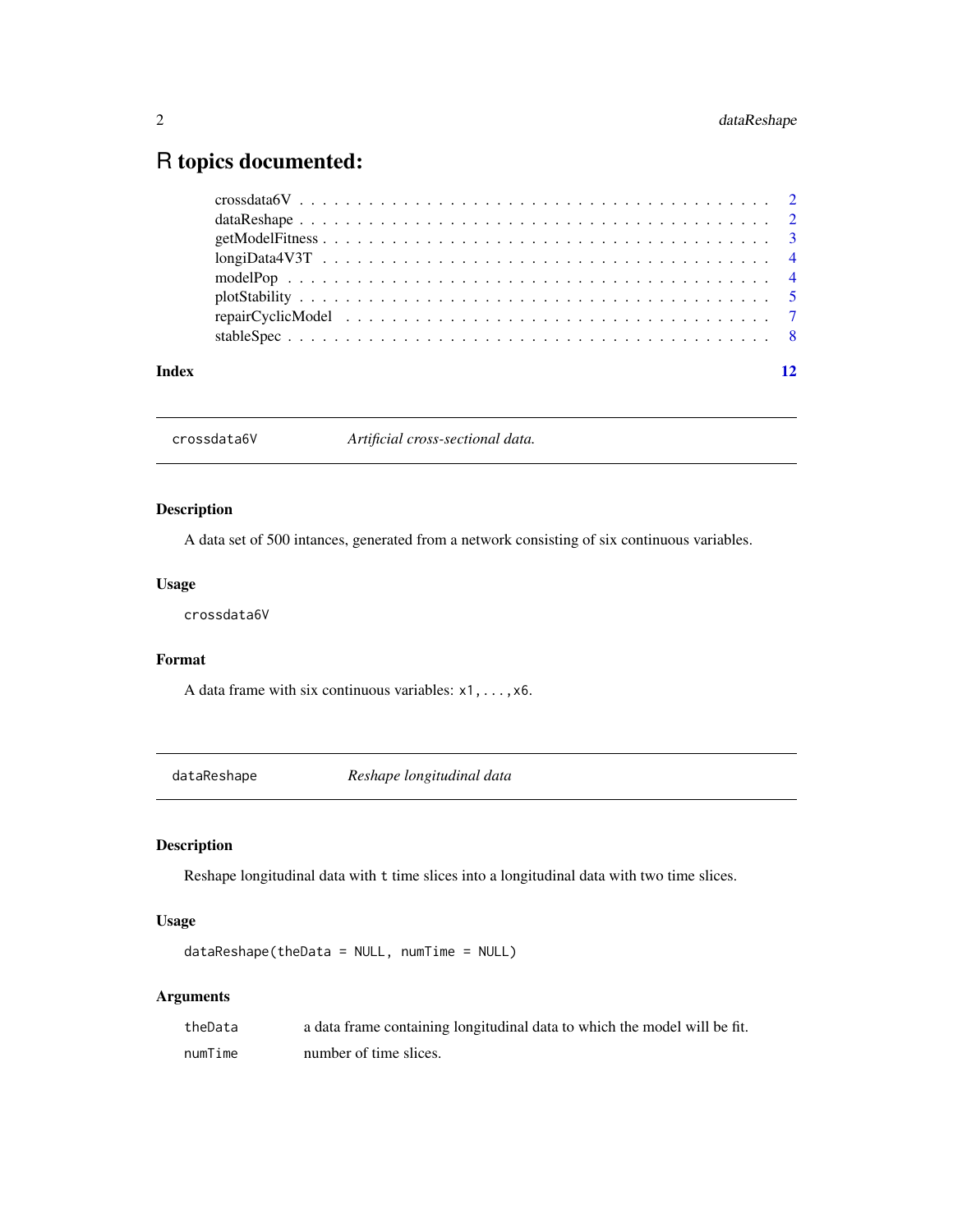# <span id="page-2-0"></span>getModelFitness 3

# Value

A data frame representing longitudinal data with two time slices, such that the first n data points contain the relations that occur in the first two time slices  $t_0$  and  $t_1$ . The next n data points contain the relations that occur in time slices  $t_1$  and  $t_2$ . The i-th subset of n data points contain the relations in time slices t\_i-1 and t\_i. The reshaped data can be used as data input for function [stableSpec](#page-7-1) when computing longitudinal data.

# Author(s)

Ridho Rahmadi <r.rahmadi@cs.ru.nl>

#### Examples

```
the_data <- longiData4V3T
num_time < -3reshaped_the_data <- dataReshape(the_data, num_time)
```
getModelFitness *Scoring the given SEM models.*

#### Description

Compute the model chi-square and model complexity of the given SEM models.

#### Usage

```
getModelFitness(theData = NULL, allModelString = NULL, numTime = NULL,
  longitudinal = NULL, co = NULL, mixture = NULL)
```
# Arguments

| theData      | a data frame containing the data to which the model is to be fit. If parameter                                                                                                                                                                                                                 |
|--------------|------------------------------------------------------------------------------------------------------------------------------------------------------------------------------------------------------------------------------------------------------------------------------------------------|
|              | longitudinal is TRUE, the data frame should be reshaped such that the first n                                                                                                                                                                                                                  |
|              | data points contain the relations that occur in the first two time slices t <sub>0</sub> and                                                                                                                                                                                                   |
|              | $t_{-1}$ . The next n data points contain the relations that occur in time slices $t_{-1}$ and                                                                                                                                                                                                 |
|              | t_2. The i-th subset of n data points contain the relations in time slices $t_i$ i-1                                                                                                                                                                                                           |
|              | and t <sub>ri</sub> . One can use function data Reshape to reshape longitudinal data.                                                                                                                                                                                                          |
|              | allModelString m by n matrix of binary vectors representing models, where m is the number of<br>models, and n is the length of the binary vector.                                                                                                                                              |
| numTime      | number of time slices. If the data is cross-sectional, this argument must be set<br>to $1$ .                                                                                                                                                                                                   |
| longitudinal | TRUE for longitudinal data, and FALSE for cross-sectional data.                                                                                                                                                                                                                                |
| CO.          | whether to use "covariance" or "correlation" matrix.                                                                                                                                                                                                                                           |
| mixture      | if the data contains both continuous and categorical (or ordinal) variables, this<br>argument can be set to TRUE. This implies the use of polychoric and polyserial<br>correlation in the SEM computation. Note that, the categorical variables should<br>be represented as factor or logical. |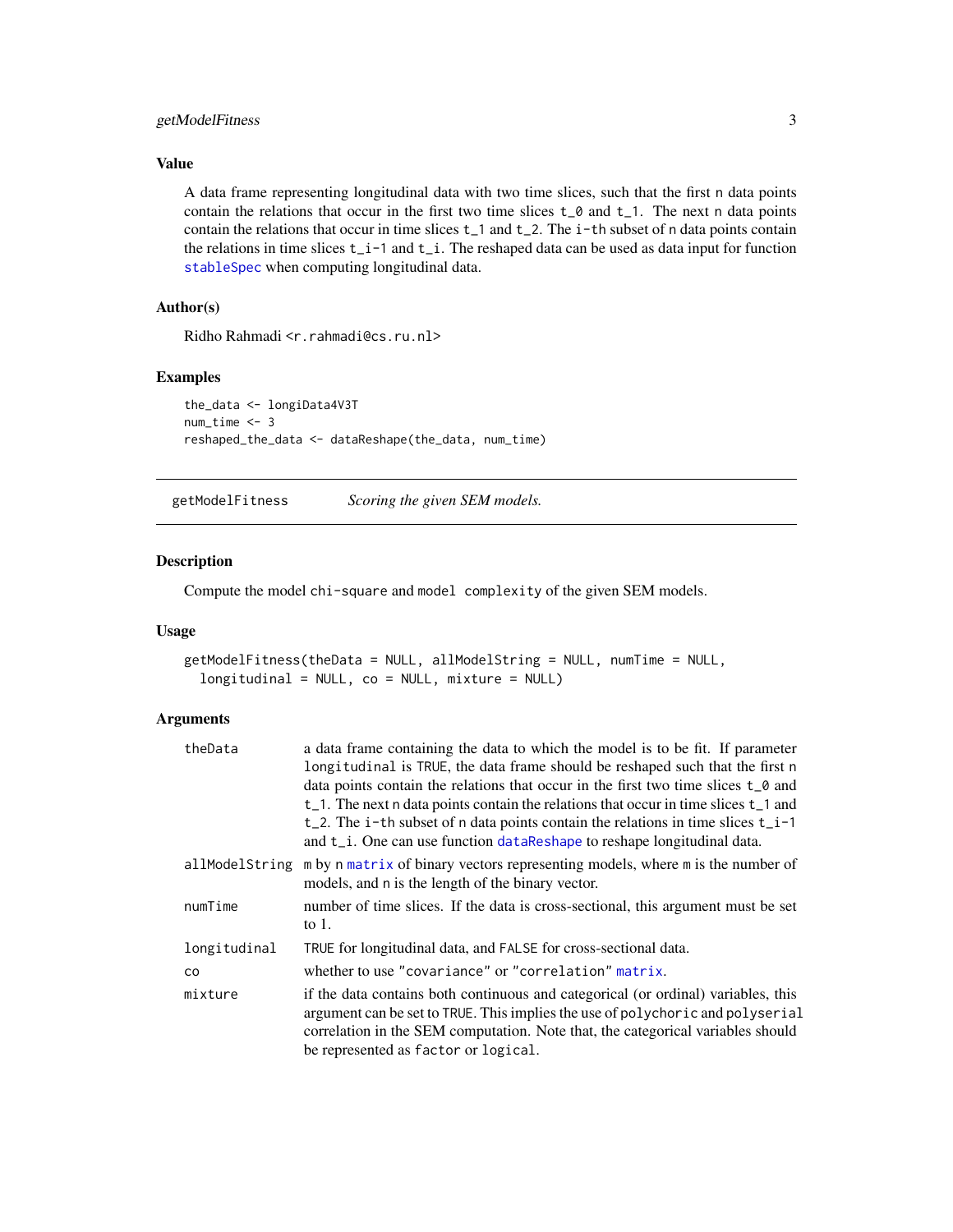# <span id="page-3-0"></span>Value

a [matrix](#page-0-0) of models including their fitness': chi-square and model complexity.

#### Author(s)

Ridho Rahmadi <r.rahmadi@cs.ru.nl>

#### Examples

```
the_data <- crossdata6V
#assummed that variable 5 does not cause variables 1, 2, and 3
models <- modelPop(nPop=5, numVar=6, longitudinal=FALSE,
consMatrix = matrix(c(5, 1, 5, 2, 5, 3), 3, 2, byrow=True)
```

```
model_fitness <- getModelFitness(theData=the_data,
allModelString=models, numTime=1, longitudinal=FALSE,
co="covariance", mixture = FALSE)
```
longiData4V3T *Artificial longitudinal data.*

### Description

A data set of 400 intances, that is generated from a network consisting of four continuous variables and three time slices  $t_0, \ldots, t_2$ .

#### Usage

longiData4V3T

#### Format

A data frame with twelve continuous variables:  $x1, \ldots, x4$  are for time slice  $t_0, x5, \ldots, x8$  are for time slice  $t_1$ , and  $x_9$ , ...,  $x_1$  are for time slice  $t_2$ 

modelPop *Random SEM models.*

# Description

Generating recursive (acyclic) SEM models represented by binary vectors.

#### Usage

```
modelPop(nPop = NULL, numVar = NULL, longitudinal = NULL,consMatrix = NULL)
```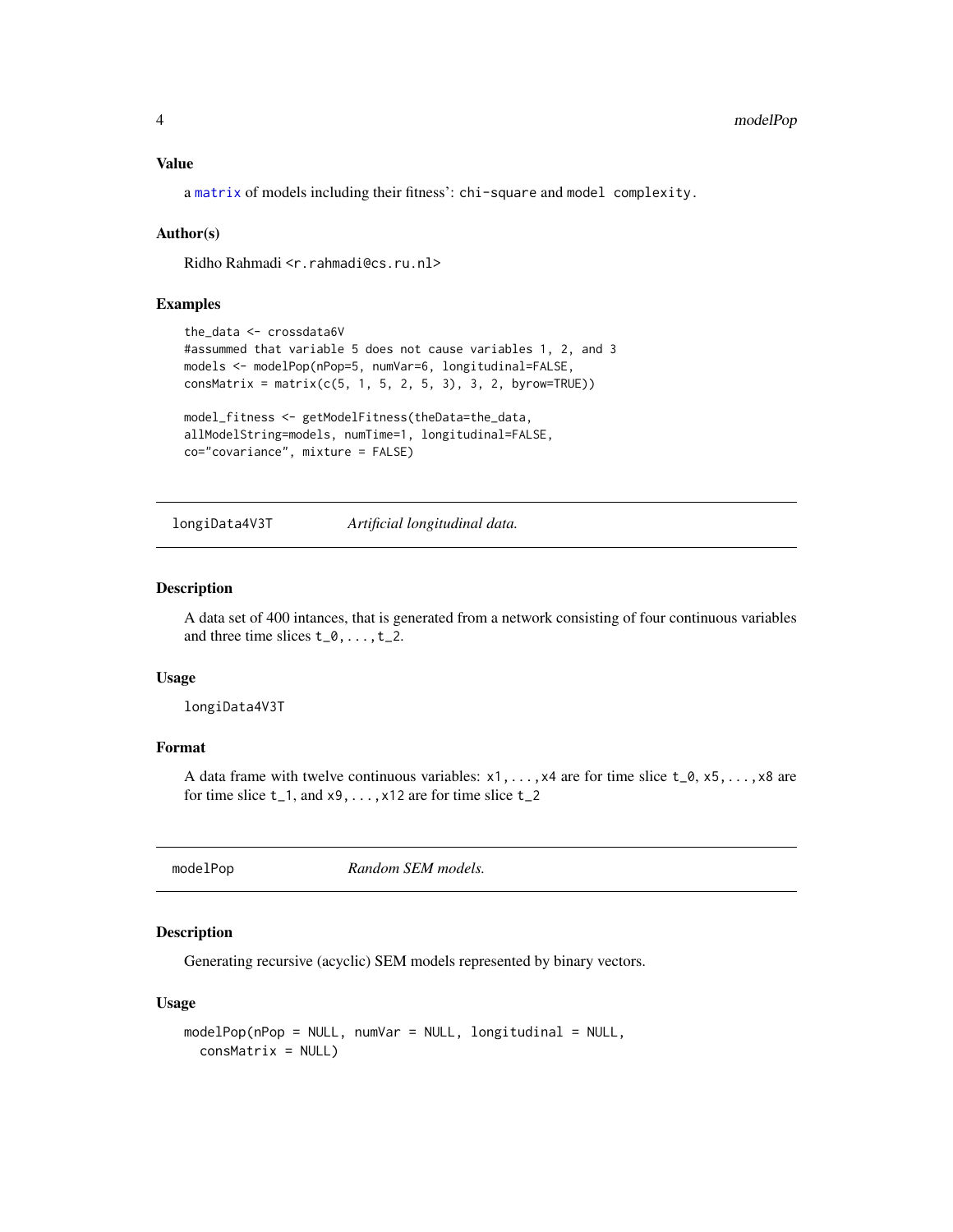# <span id="page-4-0"></span>plotStability 5

#### Arguments

| nPop         | number of models to generate or population size.                                                                                                                                                                                                                              |
|--------------|-------------------------------------------------------------------------------------------------------------------------------------------------------------------------------------------------------------------------------------------------------------------------------|
| numVar       | number of variables.                                                                                                                                                                                                                                                          |
| longitudinal | TRUE for longitudinal data, and FALSE for cross-sectional data.                                                                                                                                                                                                               |
| consMatrix   | m by 2 binary matrix representing constraint/prior knowledge, where m is the<br>number of constraint. For example, known that variables 2 and 3 do not cause<br>variable 1, then constraint $\leq$ matrix(c(2, 1, 3, 1), 2, 2, byrow=TRUE))<br>will be the constraint matrix. |

# Details

This function generates nPop random SEM models which are represented by binary vectors; 1 means there is a causal path from, e.g., variable A to B and 0 otherwise. In addition, the generated models have passed the cyclic test to ensure they are all acyclic. The function also includes minPop models which representing models from each model complexity, i.e., minPop = numVar(numVar-1)/2+1, if longitudinal = FALSE, or minPop = (numVar(numVar-1)/2+1)+numVar^2, otherwise. If nPop <= minPop then this function will generate minPop models.

# Value

nPop or minPop by m [matrix](#page-0-0), where m is the length of the binary vector depending of the given number of variables and also whether longitudinal or cross-sectional model.

#### Author(s)

Ridho Rahmadi <r.rahmadi@cs.ru.nl>

# Examples

```
#assumming a prior knowledge that variable 1 does not cause variable 2
models <- modelPop(nPop=25, numVar=6,
longitudinal=FALSE, consMatrix = matrix(c(1, 2), 1, 2))
models
```
plotStability *Plot of edge and causal path stability.*

#### Description

Plot each of the stability of causal path and edge including the threshold of stability and model complexity.

#### Usage

```
plotStability(listOfFronts = NULL, threshold = NULL, stableCausal = NULL,
  stableCausal_l1 = NULL, stableEdge = NULL, longitudinal = NULL)
```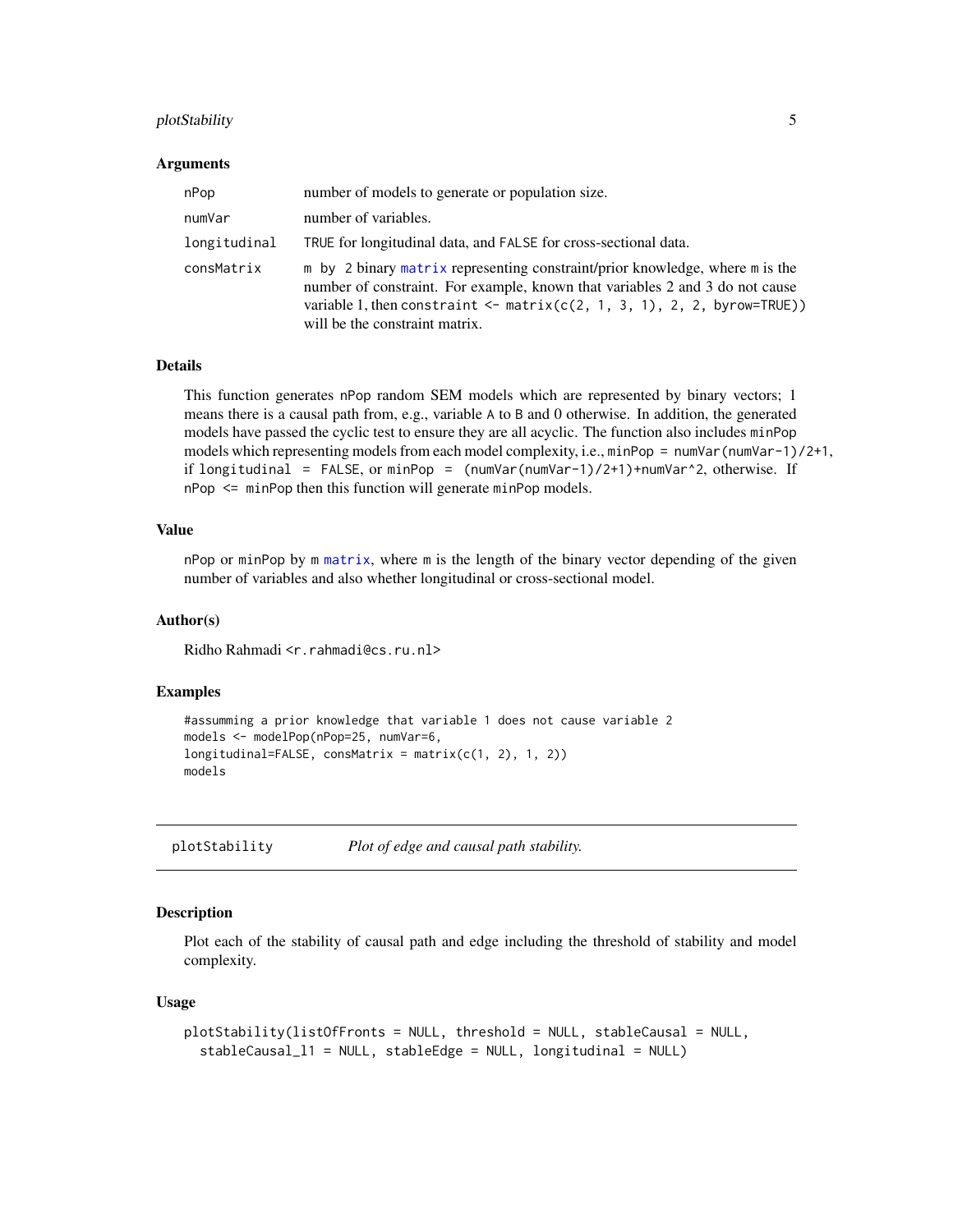#### **Arguments**

| list0fFronts    | list of models including their fitness and subset index.                                  |
|-----------------|-------------------------------------------------------------------------------------------|
| threshold       | threshold of stability selection. The default is 0.6.                                     |
| stableCausal    | list of causal path stability for the whole range of model complexities.                  |
| stableCausal_11 |                                                                                           |
|                 | list of causal path stability of length 1 for the whole range of model complex-<br>ities. |
| stableEdge      | list of edge stability for the whole range of model complexities.                         |
| longitudinal    | TRUE for longitudinal data, and FALSE cross-sectional data.                               |

# Value

Plot of causal path and edge stability for every pair of variables, including plots of all edge stabilites and all cauasl path stabilities.

### Author(s)

Ridho Rahmadi <r.rahmadi@cs.ru.nl>

#### Examples

```
the_data <- crossdata6V
numSubset <- 1
num_iteration <- 5
num_pop <- 10
mut_rate <- 0.075
cross_rate <- 0.85
longi <- FALSE
num_time <- 1
the_co <- "covariance"
#assummed that variable 5 does not cause variables 1, 2, and 3
cons_matrix <- matrix(c(5, 1, 5, 2, 5, 3), 3, 2, byrow=TRUE)
th <-0.1to_plot <- FALSE
result <- stableSpec(theData=the_data, nSubset=numSubset,
iteration=num_iteration,
nPop=num_pop, mutRate=mut_rate, crossRate=cross_rate,
longitudinal=longi, numTime=num_time,
co=the_co, consMatrix=cons_matrix, threshold=th, toPlot=to_plot)
plotStability(listOfFronts=result$listOfFronts, threshold=th,
stableCausal=result$causalStab,
stableCausal_l1=result$causalStab_l1,
stableEdge=result$edgeStab,
longitudinal=longi)
```
<span id="page-5-0"></span>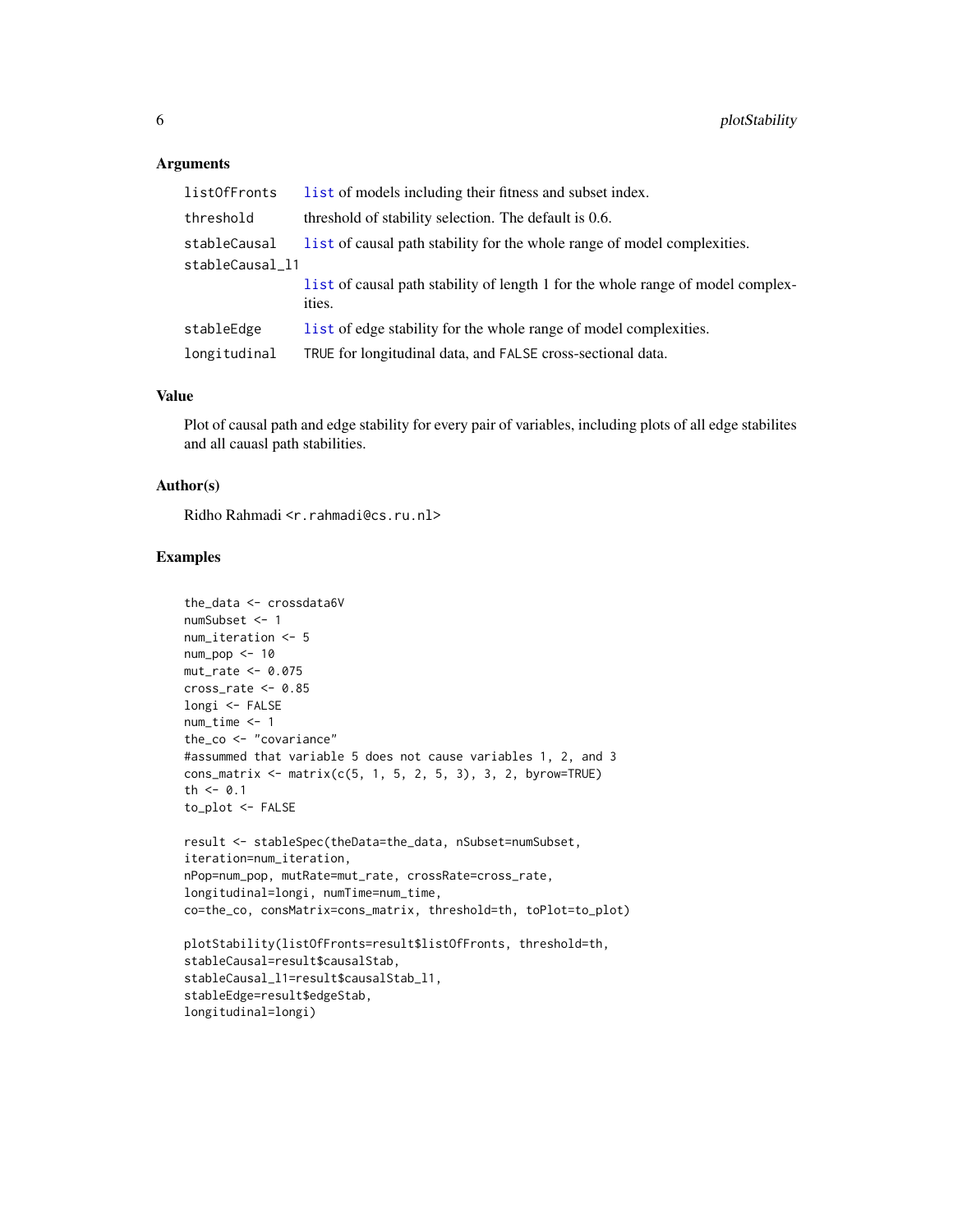<span id="page-6-0"></span>repairCyclicModel *Repairing a SEM model that is cyclic.*

#### Description

Repairing a SEM model that is cyclic.

#### Usage

```
repairCyclicModel(stringModel = NULL, numVar = NULL, longitudinal = NULL)
```
#### Arguments

| stringModel  | binary vector with length $n^2+(n(n-1))$ if longitudinal = TRUE, or $n(n-1)$<br>if FALSE, where n is the number of variables (numVar). |
|--------------|----------------------------------------------------------------------------------------------------------------------------------------|
| numVar       | number of variables.                                                                                                                   |
| longitudinal | TRUE for longitudinal data, and FALSE for cross-sectional data.                                                                        |

# Details

The main idea of this function is to seek cyclic(s) with any possible length from a given model, and then to cut the cyclic, so as to make the model acyclic. Moreover, this function is used in [stableSpec](#page-7-1) to ensure no cyclic model in the computation.

#### Value

a binary vector with the same length of input, representing a repaired model (acyclic).

#### Author(s)

Ridho Rahmadi <r.rahmadi@cs.ru.nl>

longitudinal=longi\_a)

#### Examples

```
num_vars <- 6
longi_a <- FALSE
longi_b <- TRUE
# Assume that the generated model below is cyclic
# a cross-sectional model
model_a <- round(runif(num_vars * num_vars))
# a longitudinal model
model_b <- c(round(runif(num_vars * num_vars)),
round(runif(num_vars * (num_vars-1))))
repaired_model_a <- repairCyclicModel(stringModel=model_a, numVar=num_vars,
```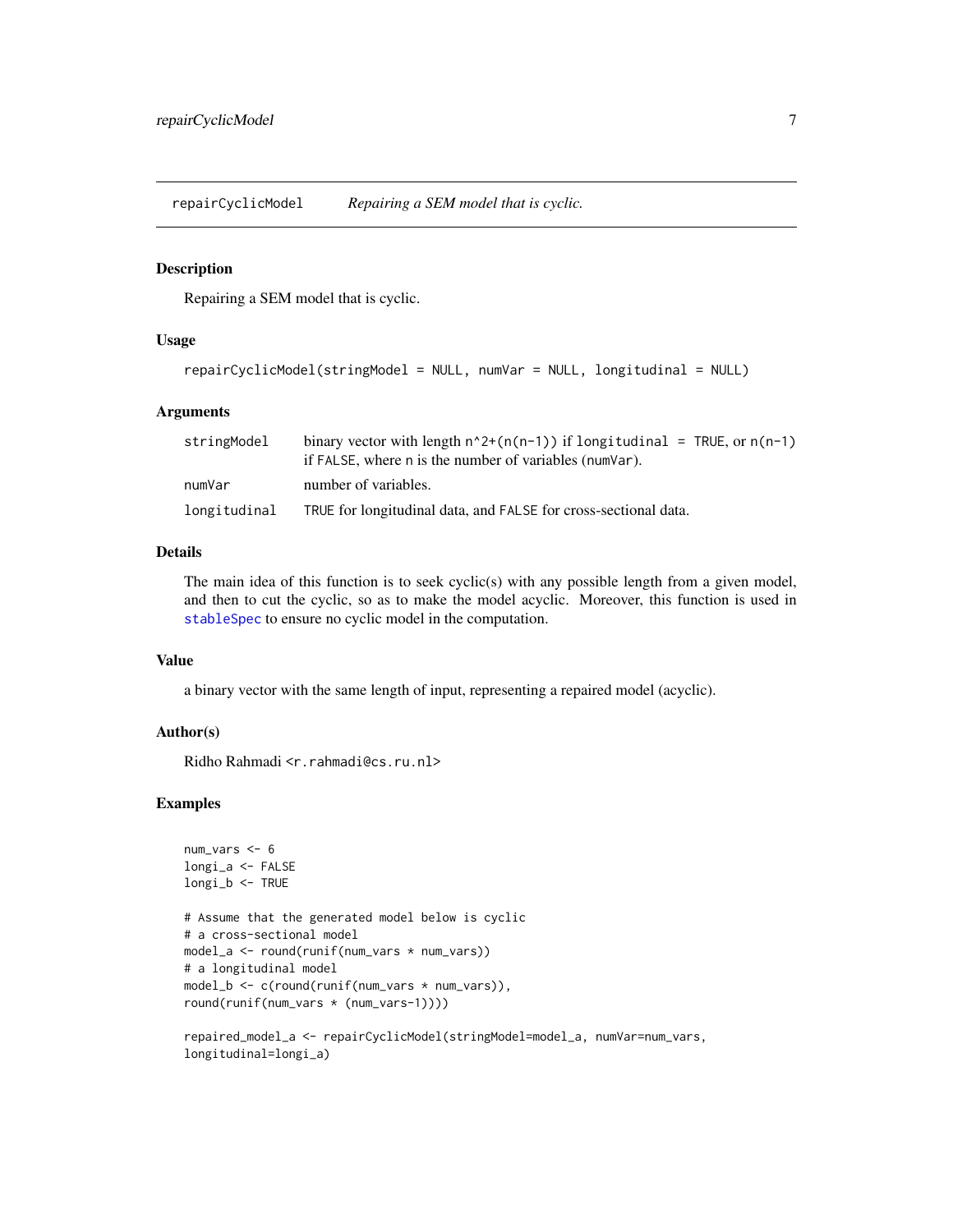```
repaired_model_b <- repairCyclicModel(stringModel=model_b, numVar=num_vars,
longitudinal=longi_b)
```
repaired\_model\_a repaired\_model\_b

<span id="page-7-1"></span>stableSpec *Stable specifications of constrained structural equation models.*

# Description

Search stable specifications (structures) of constrained structural equation models.

# Usage

```
stableSpec(theData = NULL, nSubset = NULL, iteration = NULL,
 nPop = NULL, mutRate = NULL, crossRate = NULL, longitudinal = NULL,
 numTime = NULL, seed = NULL, co = NULL, consMatrix = NULL,
  threshold = NULL, toPlot = NULL, mixture = NULL, log = NULL
```
# Arguments

| theData      | a data frame containing the data to which the model will be be fit. If argument<br>longitudinal is TRUE, the data frame should be reshaped such that the first n<br>data points contain the relations that occur in the first two time slices t <sub>0</sub> and<br>$t$ <sub>1</sub> . The next n data points contain the relations that occur in time slices $t$ <sub>1</sub> and<br>t_2. The $i$ -th subset of n data points contain the relations in time slices $t_i$ -1<br>and t_i. One can use function dataReshape to reshape longitudinal data. Uses<br>the foreach package for parallel computation. You need to register a parallel<br>backend before calling stableSpec if you want to parallize computation. For<br>details see the foreach package. |
|--------------|------------------------------------------------------------------------------------------------------------------------------------------------------------------------------------------------------------------------------------------------------------------------------------------------------------------------------------------------------------------------------------------------------------------------------------------------------------------------------------------------------------------------------------------------------------------------------------------------------------------------------------------------------------------------------------------------------------------------------------------------------------------|
| nSubset      | number of subsets to draw. In practice, it is suggested to have at least 25 subsets.<br>The default is 10.                                                                                                                                                                                                                                                                                                                                                                                                                                                                                                                                                                                                                                                       |
| iteration    | number of iterations/generations for NSGA-II.                                                                                                                                                                                                                                                                                                                                                                                                                                                                                                                                                                                                                                                                                                                    |
| nPop         | population size (number of models) in a generation. The default is 50.                                                                                                                                                                                                                                                                                                                                                                                                                                                                                                                                                                                                                                                                                           |
| mutRate      | mutation rate. The default is 0.075.                                                                                                                                                                                                                                                                                                                                                                                                                                                                                                                                                                                                                                                                                                                             |
| crossRate    | crossover rate. The default is 0.85.                                                                                                                                                                                                                                                                                                                                                                                                                                                                                                                                                                                                                                                                                                                             |
| longitudinal | TRUE for longitudinal data, and FALSE for cross-sectional data.                                                                                                                                                                                                                                                                                                                                                                                                                                                                                                                                                                                                                                                                                                  |
| numTime      | number of time slices. If the data is cross-sectional, this argument must be set<br>to $1$ .                                                                                                                                                                                                                                                                                                                                                                                                                                                                                                                                                                                                                                                                     |
| seed         | integer vector representing seeds that are used to subsample data. The default is<br>an integer vector with range 100:1000 with length equal to nSubset.                                                                                                                                                                                                                                                                                                                                                                                                                                                                                                                                                                                                         |
| co           | whether to use "covariance" or "correlation" matrix. The default is "covariance".                                                                                                                                                                                                                                                                                                                                                                                                                                                                                                                                                                                                                                                                                |

<span id="page-7-0"></span>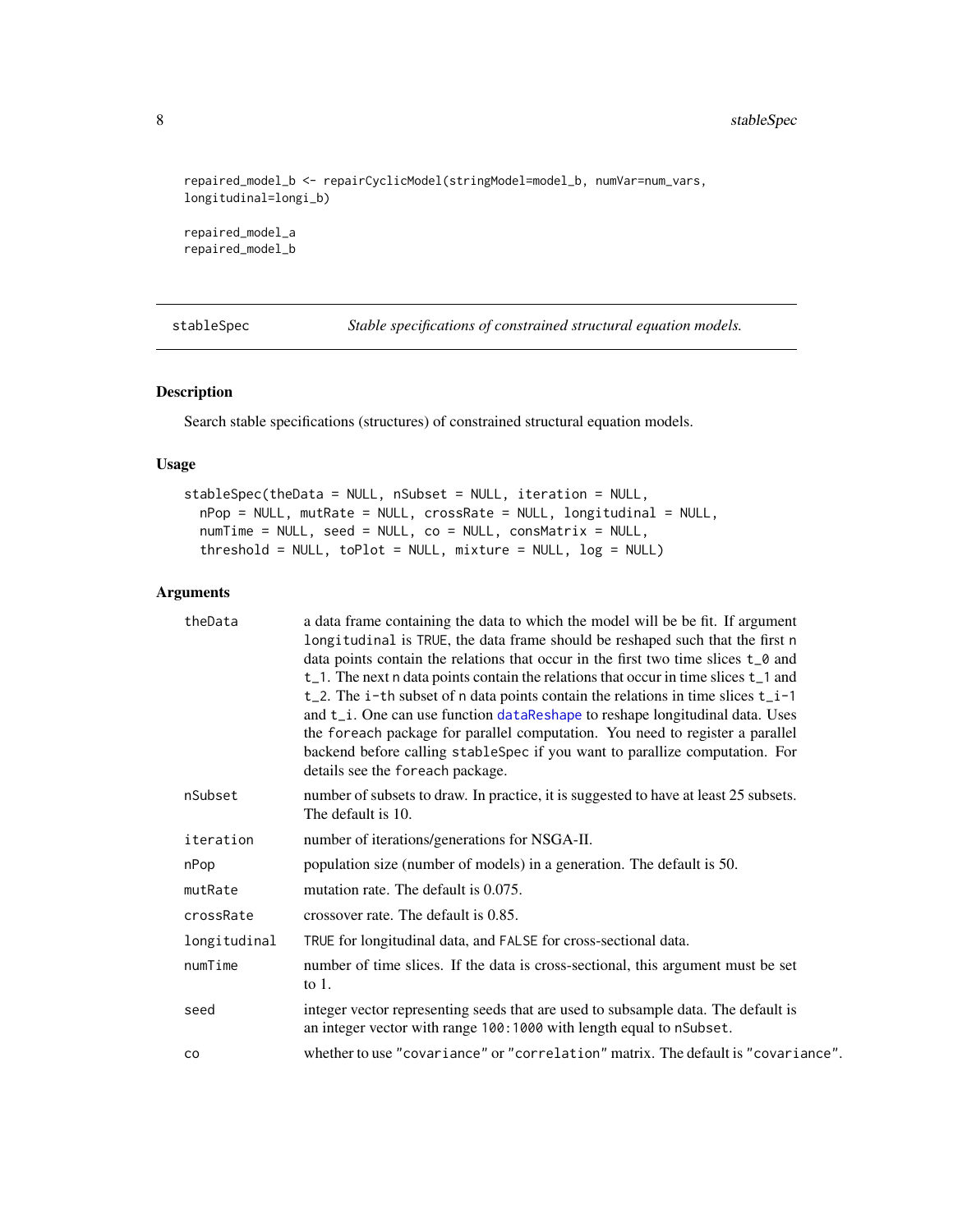#### <span id="page-8-0"></span>stableSpec 9

| consMatrix | m by 2 binary matrix representing constraint/prior knowledge, where m is the<br>number of constraint. For example, known that variables 2 and 3 do not cause<br>variable 1, then constraint $\leq$ matrix(c(2, 1, 3, 1), 2, 2, byrow=TRUE))<br>will be the constraint matrix. If NULL, then it is assumed that there is no con-<br>straint. |
|------------|---------------------------------------------------------------------------------------------------------------------------------------------------------------------------------------------------------------------------------------------------------------------------------------------------------------------------------------------|
| threshold  | threshold of stability selection. The default is 0.6.                                                                                                                                                                                                                                                                                       |
| toPlot     | if TRUE a plot of inferred causal model is generated, otherwise a graph object is<br>returned. The default is TRUE.                                                                                                                                                                                                                         |
| mixture    | if the data contains both continuous and categorical (or ordinal) variables, this<br>argument can be set to TRUE. This implies the use of polychoric and polyserial<br>correlation in the SEM computation. Note that, the categorical variables should<br>be represented as factor or logical.                                              |
| log        | an optional logfile to monitor the progress of the algorithm.                                                                                                                                                                                                                                                                               |

#### **Details**

This function performs exploratory search over recursive (acyclic) SEM models. Models are scored along two objectives: the model fit and the model complexity. Since both objectives are often conflicting we use NSGA-II to search for Pareto optimal models. To handle the instability of small finite data samples, we repeatedly subsample the data and select those substructures that are both stable and parsimonious which are then used to infer a causal model.

#### Value

a list of the following elements:

- listofFronts is a [list](#page-0-0) of optimal models for the whole range of model complexity of all subsets.
- causalStab is a [list](#page-0-0) of causal path stability for the whole range of model complexity
- causalStab\_l1 is a [list](#page-0-0) of causal path stability of length 1 for the whole range of model complexity
- edgeStab is a [list](#page-0-0) of edge stability for the whole range of mdoel complexity
- relCausalPath is n by n [matrix](#page-0-0) of relevant causal path, where n is the number of variables. Each positive element  $i, j$  represents the stability of causal path from  $i$  to  $j.$
- relCausalPath\_l1 is n by n [matrix](#page-0-0) of relevant causal path with length 1, where n is the number of variables. Each positive element i, j represents the stability of causal path from i to j with length 1.
- relEdge is n by n [matrix](#page-0-0) of relevant edge, where n is the number of variables. Each positive element i,j represents the stability of edge between i to j.
- If argument toPlot = TRUE, then a visualization of relevant model structures is generated. Otherwise an object of graph is returned. An arc represents a causal path, and an (undirected) edge represents strong association where the direction is undecidable. The graph is annotated with reliability scores, which are the highest selection probability in the top-left region of the edge stability graph.
- allSeed is an integer vector representing seeds that are used in subsampling data. This can be used to replicate the result in next computation.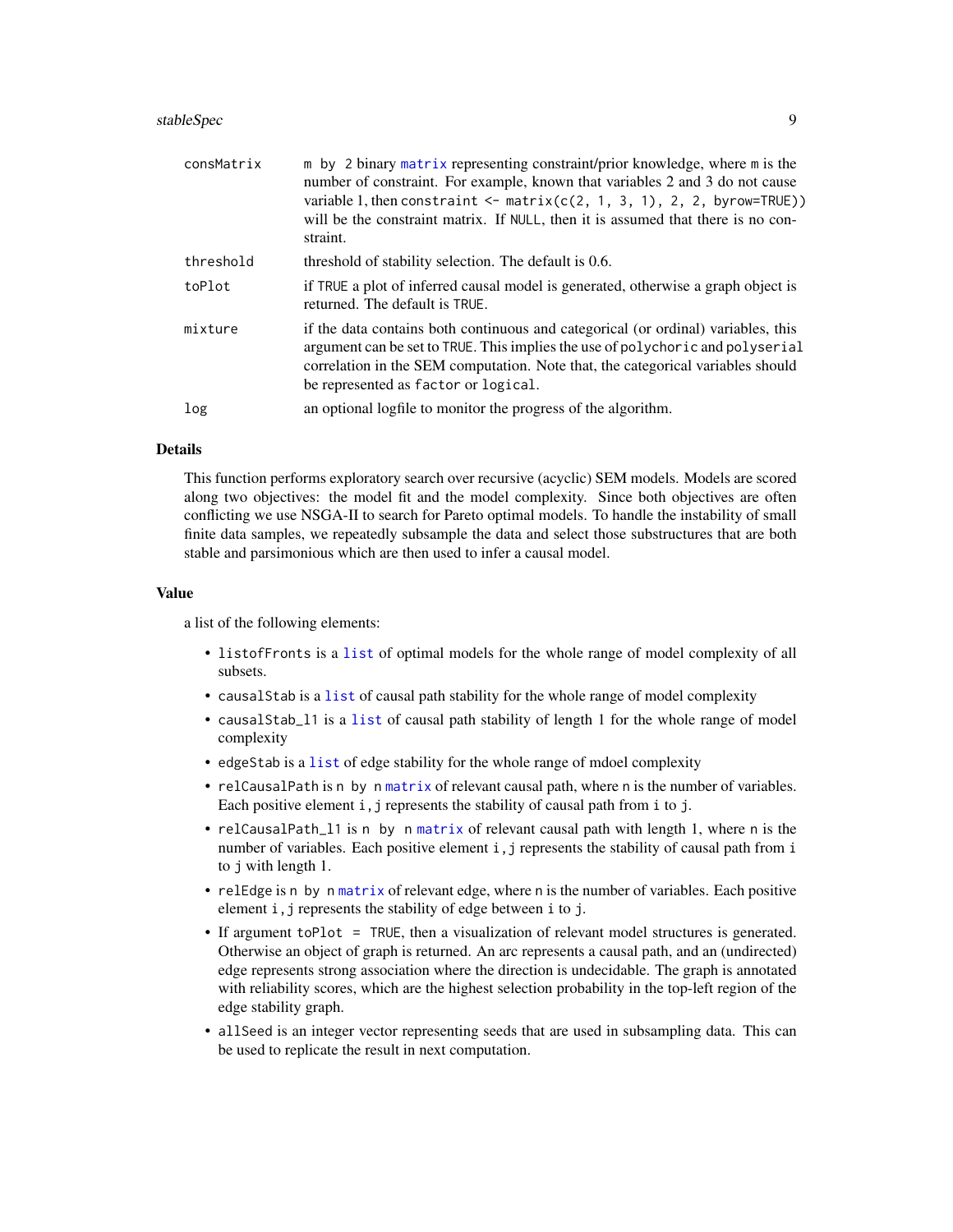#### Author(s)

Ridho Rahmadi <r. rahmadi@cs.ru.nl>, Perry Groot, Tom Heskes. Christoph Stich is the contributor for parallel support.

#### References

Rahmadi, R., Groot, P., Heins, M., Knoop, H., and Heskes, T. (2016) Causality on cross-sectional data: Stable specification search in constrained structural equation modeling. *Applied Soft Computing*, ISSN 1568-4946, http://www.sciencedirect.com/science/article/pii/S1568494616305130.

Rahmadi, R., Groot, P., Heins, M., Knoop, H., & Heskes, T. (2015). Causality on Longitudinal Data: Stable Specification Search in Constrained Structural Equation Modeling. *Proceedings of AALTD 2015*, 101.

Fox, J., Nie, Z., and Byrnes, J. (2015). sem: Structural Equation Models. R package version 3.1-6. https://CRAN.R-project.org/package=sem

Ching-Shih Tsou (2013). nsga2R: Elitist Non-dominated Sorting Genetic Algorithm based on R. R package version 1.0. https://CRAN.R-project.org/package=nsga2R

Kalisch, M., Machler, M., Colombo, D., Maathuis, M. H., and Buehlmann, P. (2012). Causal inference using graphical models with the R package pcalg. *Journal of Statistical Software*, 47(11), 1-26.

Meinshausen, N., and Buehlmann, P. (2010). Stability selection. *Journal of the Royal Statistical Society: Series B (Statistical Methodology)*, 72(4), 417-473.

Deb, K., Pratap, A., Agarwal, S., and Meyarivan, T. (2002), A fast and elitist multiobjective genetic algorithm: NSGA-II, *IEEE Transactions on Evolutionary Computation*, 6(2), 182-197.

Chickering, D. M. (2002). Learning equivalence classes of Bayesian-network structures. *The Journal of Machine Learning Research*, 2, 445-498.

#### Examples

```
# Cross-sectional data example,
# with an artificial data set of six continuous variables.
# Detail about the data set can be found in the documentation.
# As an example, we only run one subset.
# Note that stableSpec() uses foreach to support
# parallel computation, which could issue a warning
# when running sequentially as the following example. However
# the warning can be just ignored.
the_data <- crossdata6V
numSubset <- 1
num_iteration <- 5
num\_pop < -10mut_rate <- 0.075
cross_rate <- 0.85
longi <- FALSE
num_time <- 1
the_seed <- NULL
the_co <- "covariance"
```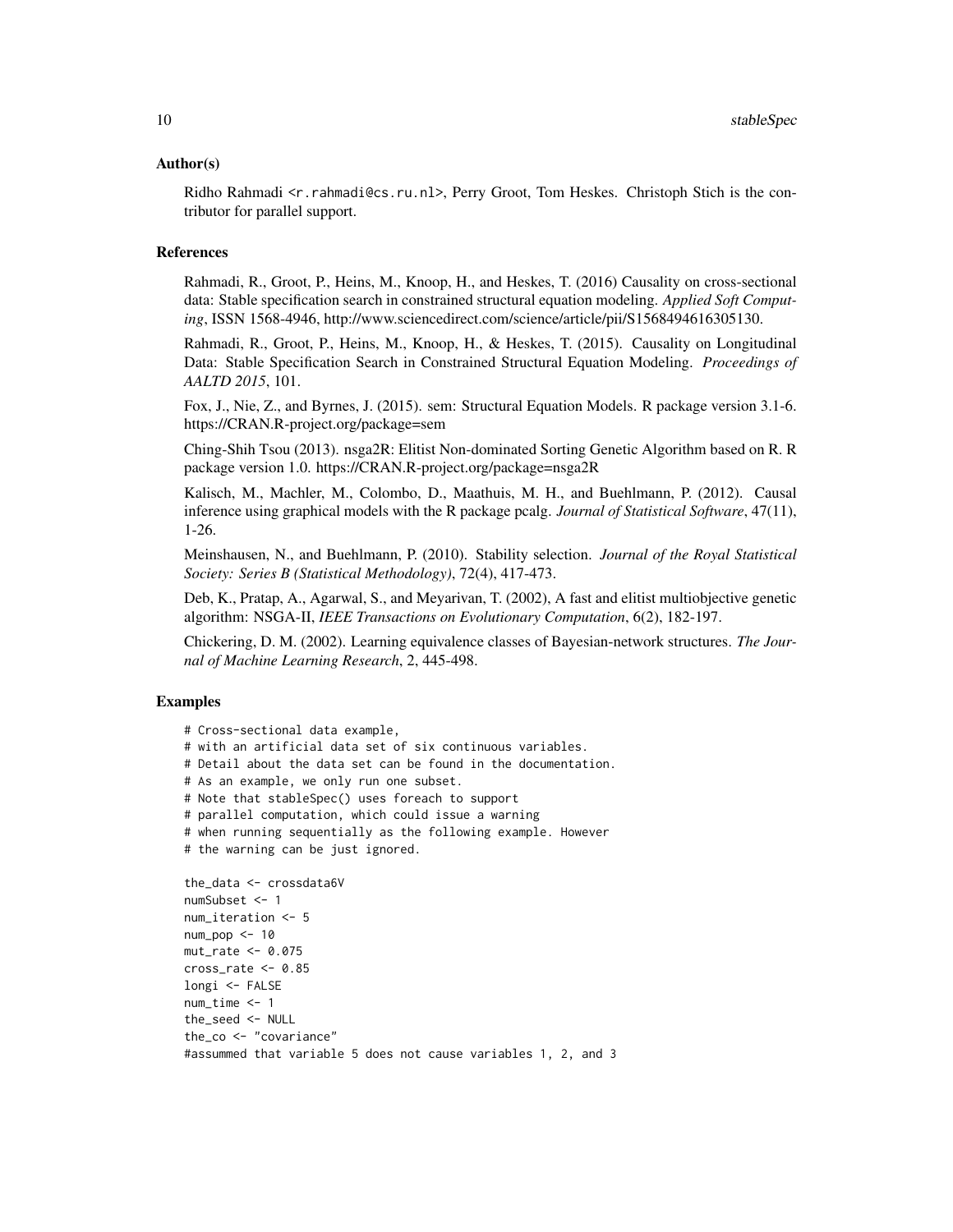# stableSpec 11

```
cons_matrix <- matrix(c(5, 1, 5, 2, 5, 3), 3, 2, byrow=TRUE)
th <-0.1to_plot <- FALSE
mix < - FALSE
result <- stableSpec(theData=the_data, nSubset=numSubset,
iteration=num_iteration,
nPop=num_pop, mutRate=mut_rate, crossRate=cross_rate,
longitudinal=longi, numTime=num_time, seed=the_seed,
co=the_co, consMatrix=cons_matrix, threshold=th,
toPlot=to_plot, mixture = mix)
##########################################################
## Parallel computation is possible by
## registering parallel backend, e.g., package doParallel.
## For example, add the following lines on top of
## the example above.
#
# library(parallel)
# library(doParallel)
# cl <- makeCluster(detectCores())
# registerDoParallel(cl)
#
## Then call stableSpec() as normal.
##
## Note that makeCluster() and detectCores() are
## from package parallel, and registerDoParallel()
## is from package doParallel. For more detail
## check the aforementioned packages' documentations.
###########################################################
```